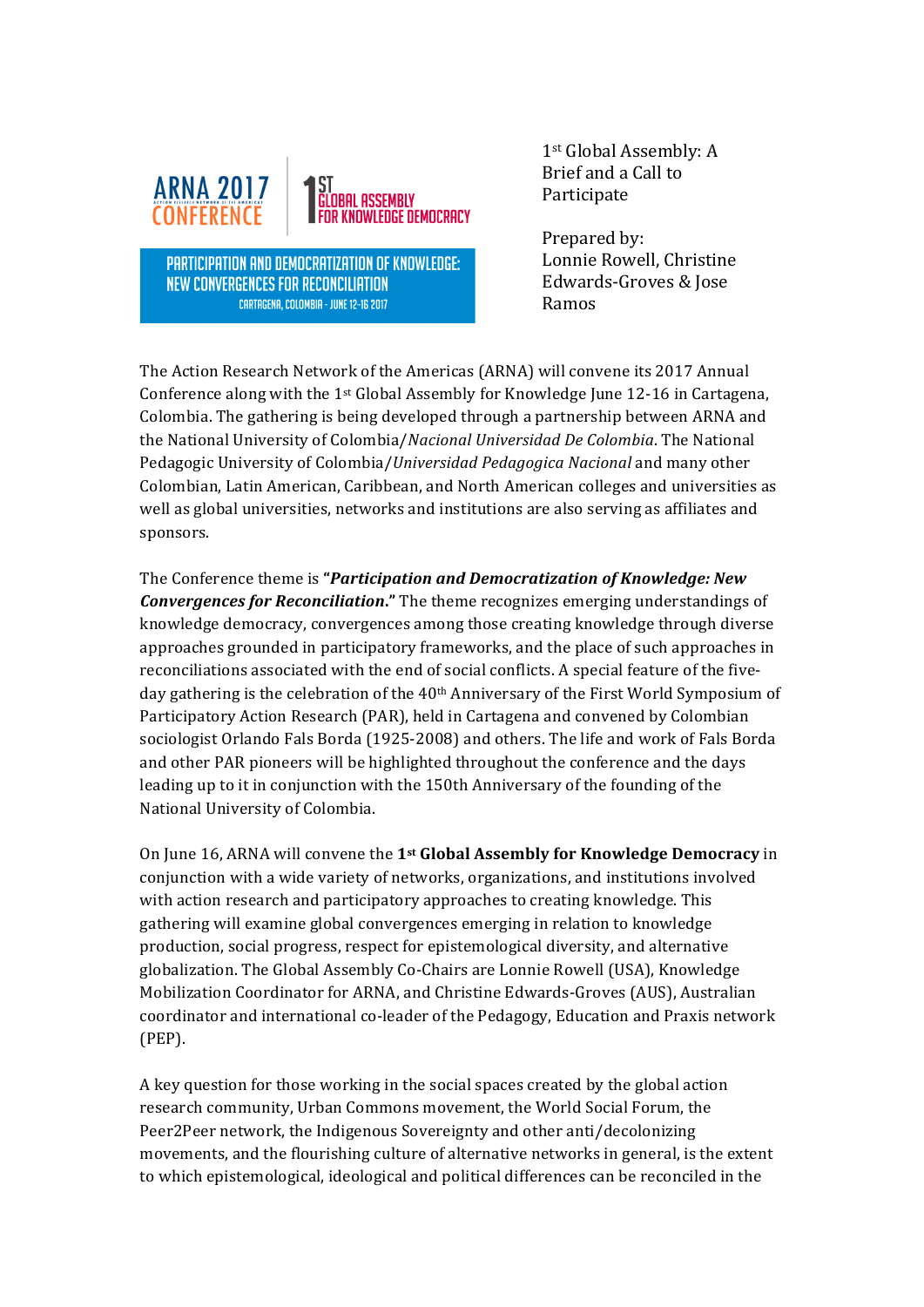interest of a sustainable and socially just world. The Global Assembly will address this question in the context of an ecology of knowledges. Our interest lies in "the geopolitics of Knowledge, its eagerness to problematize the equation of who produces knowledge, in what context, and for whom."<sup>1</sup> Thus, the 1<sup>st</sup> Global Assembly is being organized with the intention of initiating a thoughtful and strategic assessment of the politics of knowledge creation and the potential of participatory approaches as alternatives to a monolithic knowledge enterprise based on the domination of the Global North and the marginalization and subordination of other knowledges.

The keynote address at the Global Assembly will be given by Prof. Boaventura de Sousa Santos, a Professor of Sociology at the University of Coimbra (Portugal) and a Distinguished Legal Scholar at the University of Wisconsin - Madison. Among his many books in English are *Law and Globalization from Below: Towards a Cosmopolitan* Legality; *Epistemologies of the South: Justice Against Epistemicide*; and *Another Knowledge is Possible: Beyond Northern Epistemologies*. The framing of knowledge democracy, in the particular context of the work of Boaventura de Sousa Santos, indicates a commitment to deeply heterogeneous and emancipatory approaches to knowledge. The idea for an epistemology of the global south guides an understanding of a broader project of transformation, the empowerment of diverse knowledge communities and knowledge systems critical to the long-term sustainment of people and the planet, which sits in the context of the (current) hegemony of West / neoliberalist knowledge systems. "Cognitive justice," another term used by Santos, indicates the project of making subaltern knowledges visible and legitimate in this neo-liberal context. 

As conveners, ARNA and PEP have carefully considered the question of whether this first Global assembly for knowledge democracy will be a network of networks for action research, or whether it will work and play in the space of knowledge democracy more generally, as part of a broader and more thematically diverse movement. If it is the former, then there is no need to include any other networks or affiliations other than those focused on action research. If it is the latter, then action research is just one of a number approaches and communities that are part of the knowledge democracy process. The question, however, may not be whether the assembly is about action research vs. about knowledge democracy, but how the positions are reconciled and integrated. 

Reconciling the two positions between "action research only" and a "more general movement" has two dimensions. The first is the philosophic or epistemological question of what should and can be included. The second is the practical question of what can be done in this first global assembly.

## *Philosophic reconciliation:*

 

At the philosophic dimension action research itself is extremely diverse, both thematically and methodologically. Its networks and communities are engaged in

<sup>&</sup>lt;sup>1</sup> Sousa Santos, B. (Ed.) (2008). *Another knowledge is possible: Beyond Northern epistemologies*. London: Verso. P. *xxxiv*.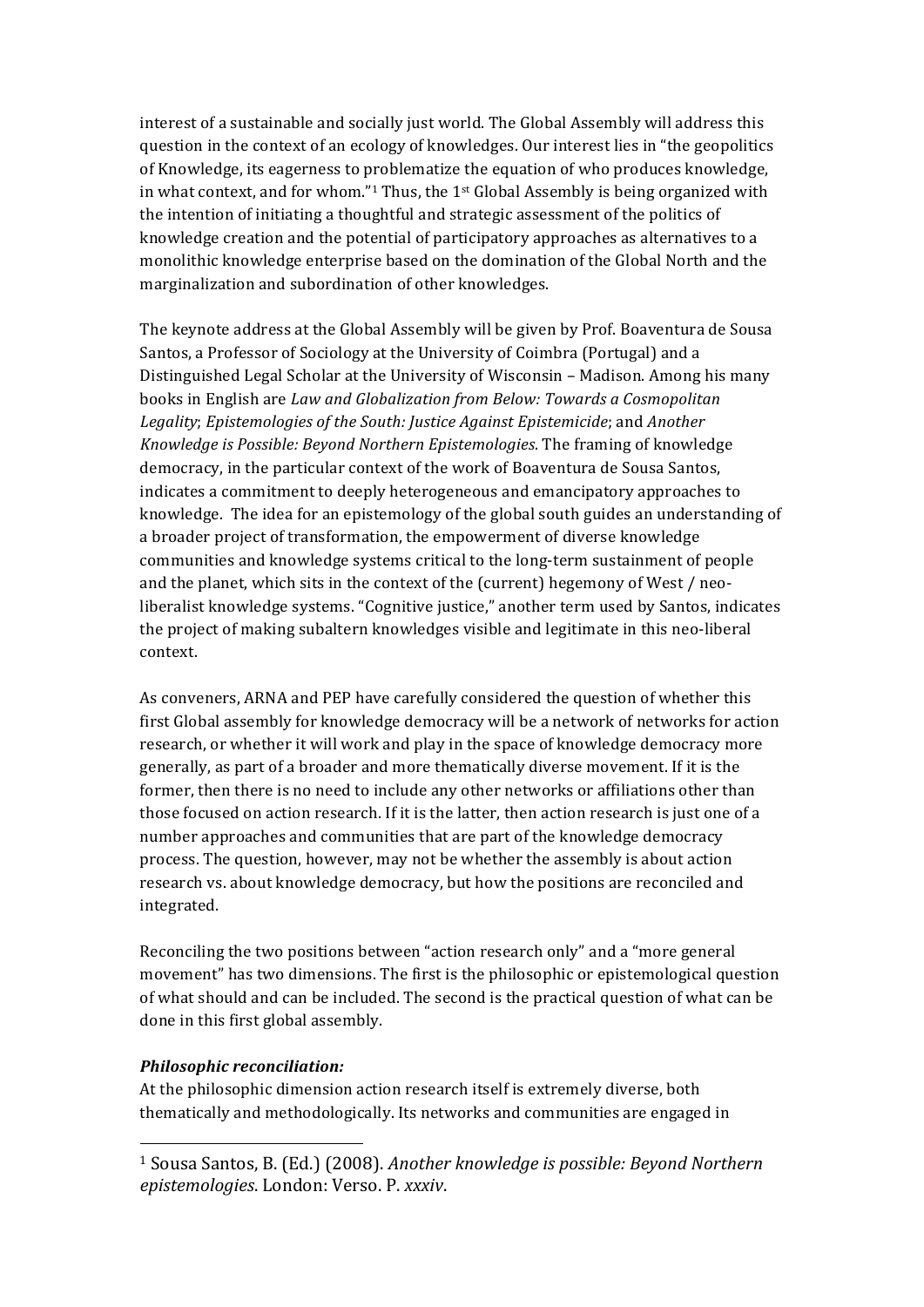committed work building social solidarities, emancipatory and adult education, valuing diverse experiences through participatory knowledge approaches, empowerment in policy / advocacy, transforming gender power, making new knowledges and grassroots transformations visible, networking for change, forging post colonial / post-neo-liberal development pathways, to name just a few themes! It might be said that the boundaries for action research are fuzzy rather than hard.

The global assembly on knowledge democracy provides an opportunity to open to a different fuzzy boundary. This does not and should not challenge the delineations people have made within action research and participatory research communities. It should not challenge the identity of action research at all. It is an invitation to see this approach within a new context, the one outlined by Santos and others in the knowledge democracy space. That is to say that AR is not the only space working on knowledge democracy, there are others: the World Social Forum, the Peer to Peer movement, Commons movement, to name a few.

Action researchers at the global assembly would not be asked to 'let go' of their identity within the global action research community, but simply to play in a different space that is part of a different context of social and global transformation. There could be, over time, rich connections between the AR communities and others in the knowledge democracy space that will enrich many sides in the work of transforming knowledgepower. These connections reflect what Orlando Fals Borda addressed as "participatory" convergence" at the 1997 *World Conference for Participatory Convergence in Knowledge,* Space and Time.<sup>2</sup>

## **Practical reconciliation:**

 

From a practical point of view, the first global assembly will be primarily composed of people in the global orbit of action research. Even if the assembly was defined using the more open fuzzy logic and included other transformation focused networks, it is likely that the vast majority of people attending the first assembly will be from the AR space, in particular as it follows several days of an action research conference.

Thus from a practical position, the first assembly could in name keep the meeting inclusive using the broad fuzzy boundary of knowledge democracy, while recognizing that practically only a few people from other networks (e.g. WSF, P2P, Commons) likely would be active participants in the assembly.

<sup>&</sup>lt;sup>2</sup> Fals Borda, O. (Ed.) (1998). *People's participation: Challenges ahead*. New York: Apex Press. This book, "compiled and analyzed" by Fals Borda, is a collection and synthesis of presentations and discussions at the 1997 gathering in Cartagena. The 1997 World Conference was, as Fals Borda described it, "a Participatory Convergence because two series of sister trends came together" (p. *xi*). The first was the 20<sup>th</sup> reunion of the 1977 First World Symposium of Participatory Action Research held in Cartagena. The second was the convening in Cartagena of the 8<sup>th</sup> World Congress organized by the Australian Action Learning, Action Research, and Process Management Association (ALARPM, later changed to ALARA).